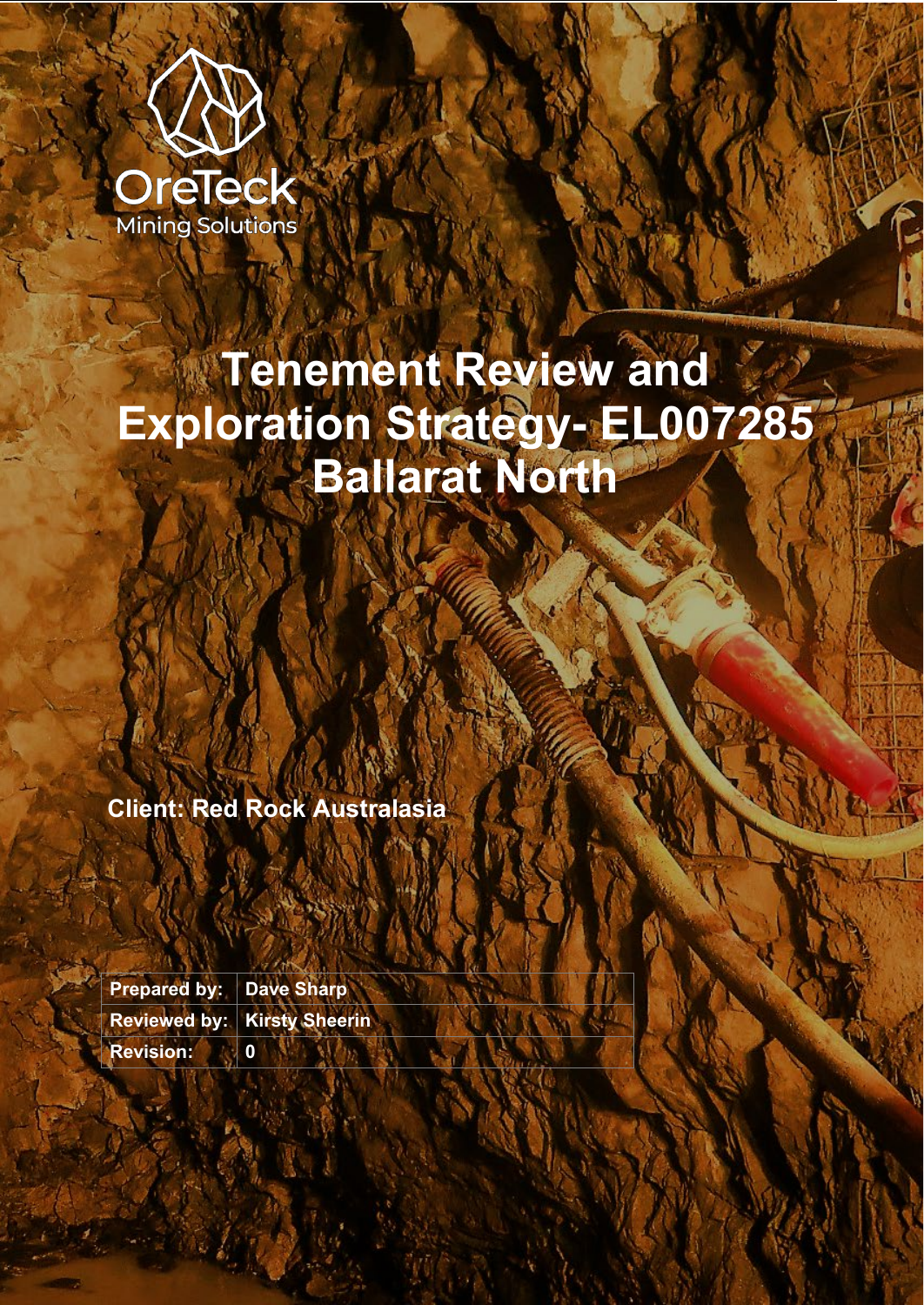

# **1 EL007285- North Ballarat (Blue Ribbon)**

| <b>Tenement</b><br>ID | <b>Local ID</b>                 | Size $(km2)$ | <b>Mapping</b><br><b>Sheet</b><br>(1:100,000) | <b>Municipality</b> | <b>Current</b><br><b>Status</b> |
|-----------------------|---------------------------------|--------------|-----------------------------------------------|---------------------|---------------------------------|
| EL007285              | <b>North</b><br><b>Ballarat</b> |              | <b>Ballarat</b>                               | <b>Ballarat</b>     | Application                     |

EL007285 is located on the northern outskirts of Ballarat, adjacent to the Western Freeway (Figure 1).



**Figure 1. Ballarat West Goldfield and target position**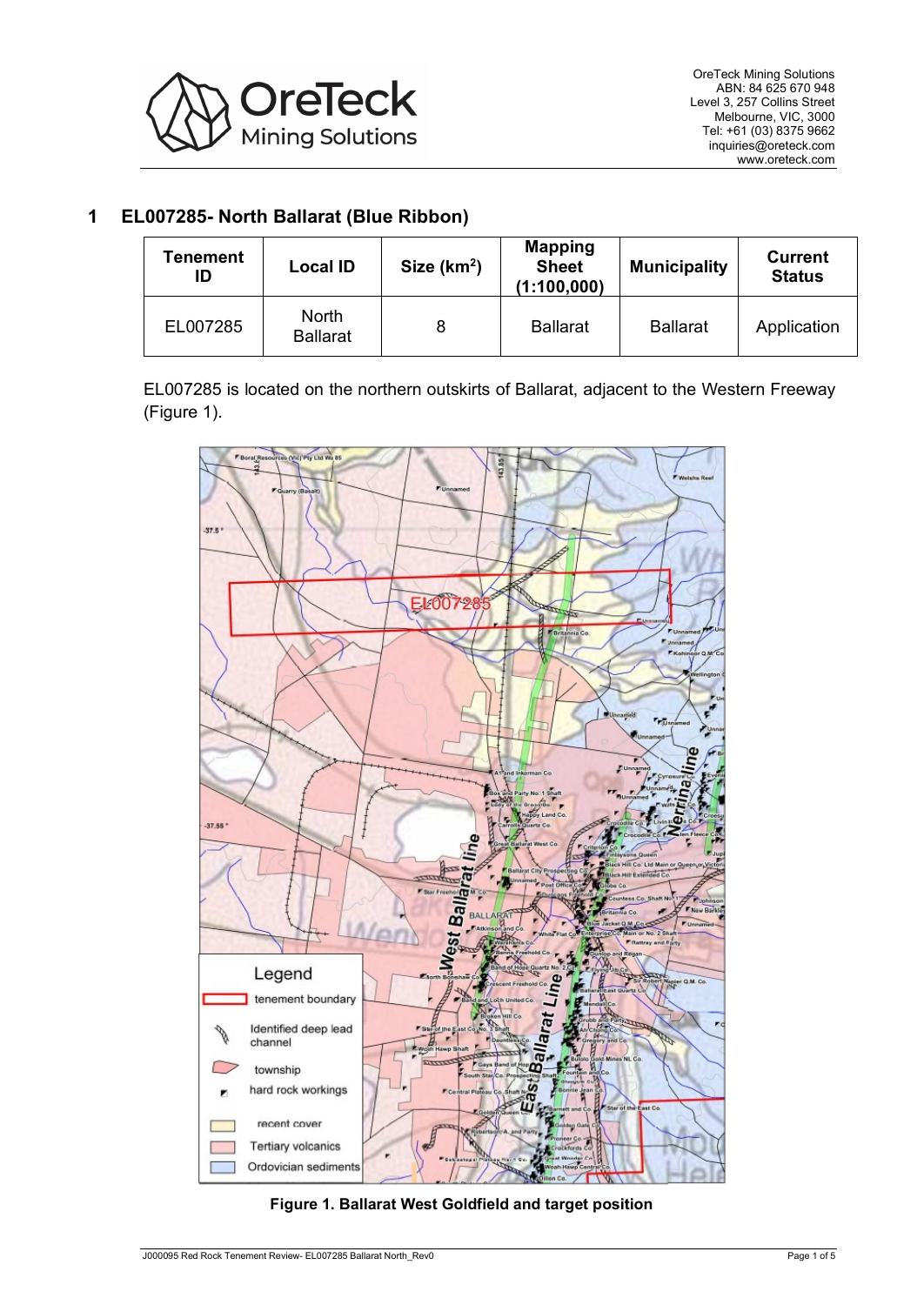

# **2 Regional Geology**

EL007285 is located within the Bendigo - Ballarat Zone of the Lachlan Fold Belt. The Bendigo Zone has an average width of 100 km and extends between the Avoca and Mt William Faults. The basement stratigraphy of the tenement area consists of folded N-S striking (result of E-W compression) interbedded turbidite deposits of sandstone and siltstone of the Ordovician Castlemaine Group (Taylor et al. 1996). These sediments carry a pervasive north-south foliation (Horwood 2008).

### **2.1 Local Geology**

The Ordovician rocks are mostly concealed by Newer Volcanics with minor Pliocene colluvial. The only exposure of Ordovician sediments on the tenement occurs in the far eastern portion of the tenement and are typical of those in the Ballarat field. Multiple Cainozoic basalt flows have buried deep leads.

A graphitic slate zone (Black Slate) occurs throughout the Ballarat West line and is essentially the only significant lithological unit that can be extrapolated with confidence across this line. This zone is not observed on the Ballarat East line.

The black slates of Ballarat West are a zone varying in thickness from 22 m to 44 m, and consists of series of graphitic, dolomitic and pyritic black slates, pyritic mineral seams, laminated quartz lodes, crushed quartz and sediments.

The lode generally occurs close to the lowest black slate member in the zone, although two parallel lodes have been worked on laminated quartz in several mines including the South Star and New Kohinoor.

Being directly associated with the lode, the black slates have been well recorded in most historical texts and workings as well as in recent drill holes where they occur.

#### **2.2 Mineralisation**

The northern extension to the Ballarat West Goldfield is projected to occur in the eastern portion of the tenement. The mineralisation in this field is characterised by laminated quartz reefs hosted within black slate beds containing bedding parallel shears confined to west dipping fold limbs. The thrust faults controlling this system extend locally across the fold hinges into the east-dipping limbs as dilatant jogs within which quartz-vein stockworks (tension vein arrays) were mined (Horwood, 2011).

Several west draining deep leads occur in the central area of the tenement and are typical of those found in the Ballarat field.

## **3 Mining History/Production**

The Deadhorse Lead produced 70,000 ounces over 2 km (Chintock, 2008) of strike length downstream from the where the lead crosses the projected northerly extension of the Ballarat West goldfield.

Individual deep lead mine production from the major mines on the tenement is listed in [Table](#page-3-0)  [1.](#page-3-0) Numerous small mines located on the tenement are lacking individual production records.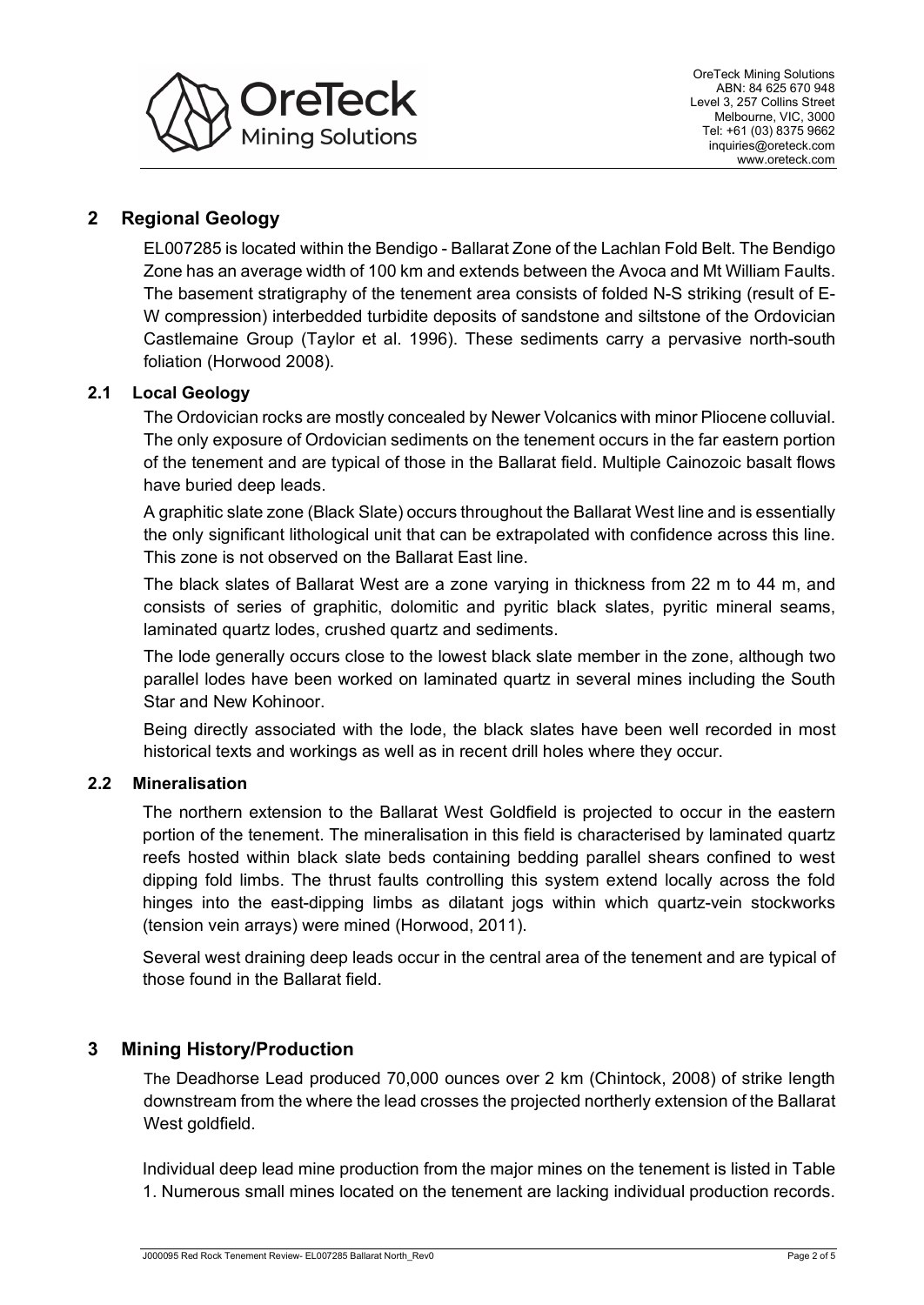<span id="page-3-0"></span>

#### **Table 1. Major mine production from EL007285 (GSV Database)**

| Mine                           | <b>Production (Oz)</b> |  |  |
|--------------------------------|------------------------|--|--|
| <b>Ballarat Extension</b>      | 21,396                 |  |  |
| Rose Hill GM                   | 17.137                 |  |  |
| <b>Great Northern Junction</b> | 6.233                  |  |  |
| Nil Desperandum Co             | 3.595                  |  |  |

There is no record of primary gold production on the tenement.

The quartz mines of the Ballarat West goldfield have produced a recorded 800,000 ounces of gold at an average grade of approximately 14 grams per tonne. A further 6 million ounces of gold is estimated to have been won from the ancient river channels which cross the field (D'Auvergne, 1998).

#### **3.1 Nearby Mining Activity**

The Ballarat Gold Mine is currently mining the Ballarat East line, 5 km's south of the tenement.

#### **4 Exploration History**

No exploration has been completed on the tenement since the  $19<sup>th</sup>$  century except for data collation and target generation.

#### **5 Exploration Strategy**

The primary target on this tenement is the northern extension of the Ballarat West Goldfield, assumed to be the source of the paeloplacer gold on the tenement.

This target is only 4 km north of the main Ballarat West field and 2 km north of its northernmost mined quartz reef - the projected Ballarat West field would fall within the tenement over the zone considered to be the main target area based on paleoplacer gold occurrences.

To define this target, the following processes should be considered:

- Investigate drainage channel directions to narrow the zone where the source of gold might have been.
- Review and interpret magnetic images to potentially interpret location of NE-SW faults that can offset the geology. The cover may make this difficult.
- Once target is finalised, a 1000 m drill program consisting of 3 individual holes would cost approximately \$150,000 (direct drilling costs) including mobilisation and associated drilling costs.

Other information to note:

- Six gold nuggets between 10 and 85 ounces were recorded from the workings of the Ballarat Extension Company and are unlikely to have travelled far from their source (Chintok 2008).
- Quartz veining was been recorded in several palaeoplacer mines on the tenement.